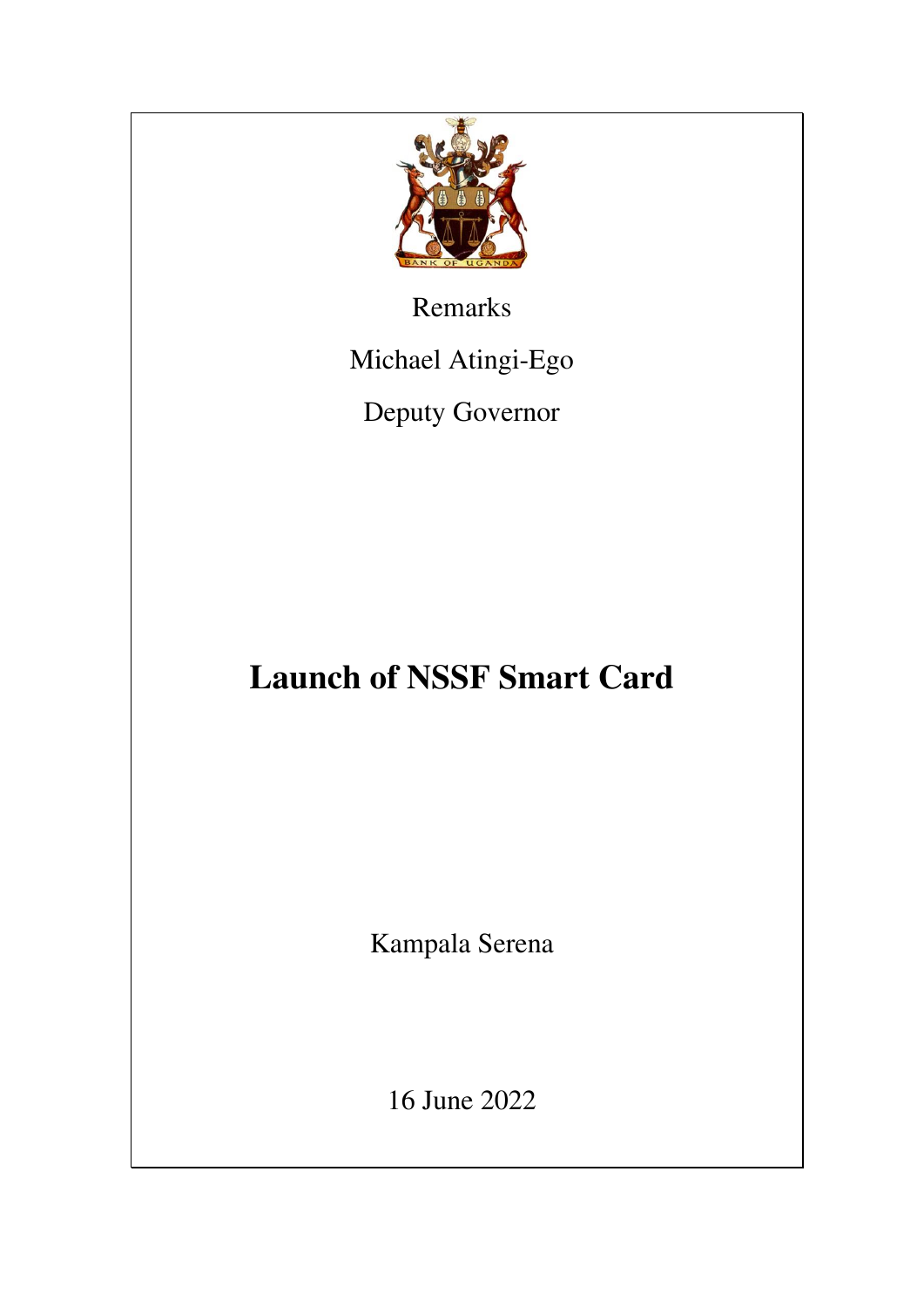Mr Richard Byarugaba, Managing Director - NSSF Mr Fabian Kasi, Managing Director – Centenary Bank Ms Corine Mbiaketcha – Head, Visa East Africa Executives from the partner institutions Distinguished guests Ladies and gentlemen

Good morning to you all.

Let me thank the Managing Director of the National Social Security Fund for inviting me and for the opportunity to address you this morning. I am pleased to speak about the adoption of cashless e-payments because the Bank of Uganda is promoting the transition from a cash to a "cash-lite" and ultimately a cashless economy.

As we adapt to living with Covid-19, it is vital to look forward to a cashless future as the country aspires to completely monetize the economy. The most efficient way to bring all Ugandans into the money economy lies in democratizing access to e-payments. Amidst all the havoc and heartache brought to the world by the Covid-19 pandemic, it also accelerated the adoption of electronic payments and digital financial services.

Survival and thriving amidst the pandemic containment measures necessitated reliance on virtual and remote service delivery. Electronic payment options such as mobile banking, internet banking, contactless payments by card or mobile phones picked up significantly.

In the past one-year, mobile money transaction values increased by 33.7% from a monthly average of UGX 9.5 trillion posted in the quarter ended March 2021 to UGX 12.7 trillion in March 2022. Year on year, the transaction values rose by 46% to UGX 145.6 trillion in the twelve months ending March 2022.

Similarly, internet banking and mobile banking transfers have posted significant growth of 82% and 146% respectively between March 2021 and March 2022. Regarding the card transactions, the number of active debit cards increased by 12.4% from 2.59m in March 2021 to 2.91m in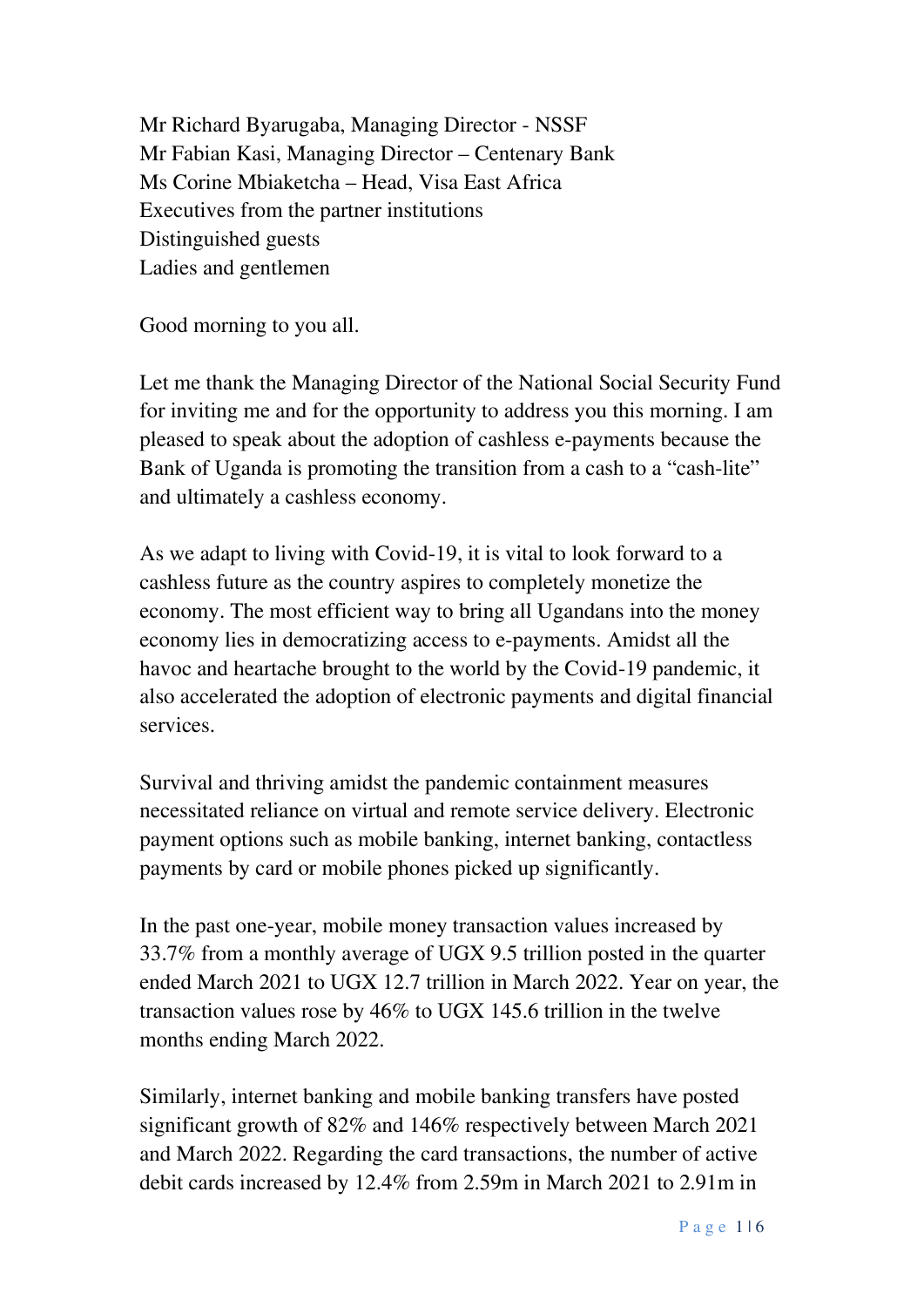March 2022. Debit card transaction volumes increased by 28.01% from 4.4 million transactions in March 2021 to 5.68 million in March 2022, while credit card transaction volumes increased by 62% from 142,350 to 230,910 transactions over the same period. This is quite commendable but there is still a lot of room for more growth.

I applaud the NSSF for being among the institutions that have adopted digital payment channels as demonstrated by the recent rollout of the mid-term access payments most of which were processed digitally. Well done to you MD, and your partners.

Am glad that the fund has continued championing digital payments as evidenced by today's launch of the "**NSSF Smart card**" a three-in-one card program designed to increase efficiency, manage risk and create new opportunities for its members to participate in the digital economy.

This initiative is in line with the National Development Plan III for which increased access to financial services and the related infrastructure are priorities. It is also aligned with the financial sector e-payments strategy under which the Bank of Uganda and the financial sector aim to reduce the use of cash in the economy, which is currently estimated at approximately  $70 - 80\%$ .

The Bank of Uganda is committed to creating an enabling environment for partnerships and product innovations such as this one to prosper. In addition, the implementation of the National Payment Systems Act will support financial innovations as it established the regulatory sandbox through which financial innovations can be tested under the oversight of the central bank. We hope that this and other ongoing policy interventions will support the growth of digital financial services.

Whereas notable growth trends have been registered in digital financial services, numerous challenges remain. For example, the limited interoperability for card payments has kept transaction fees high, resulting in low usage at ATM/POS terminals across the country. Other factors that inhibit usage include cyber security threats and related online fraud.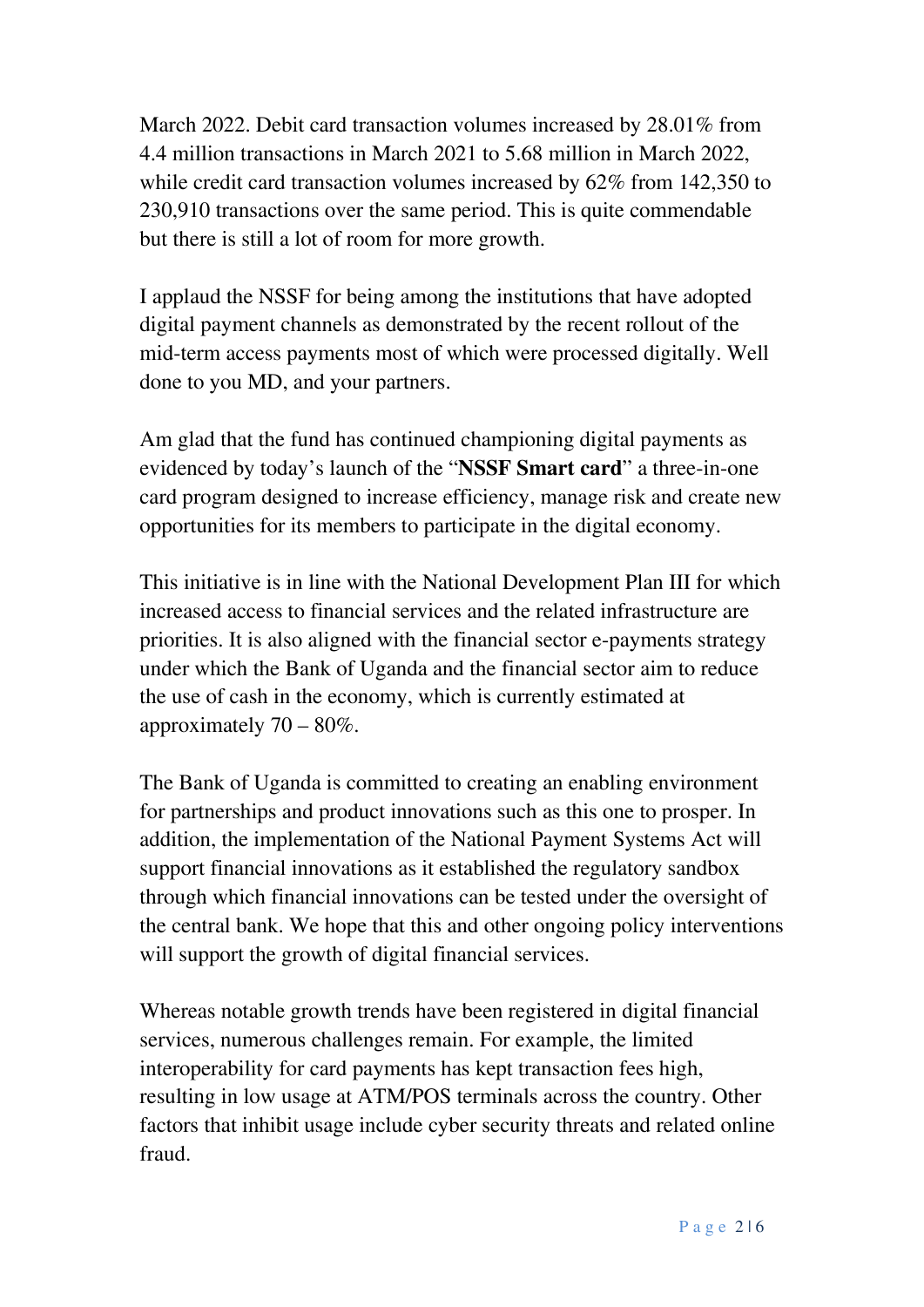This and the tedious customer redress mechanisms such as complicated refund processes are major barriers to the adoption of digital payments. I, therefore, urge you to shore up your cybersecurity defences and to ensure that robust customer redress mechanisms are implemented. According to a study by FireEye, the median time it takes to detect a cyber-intrusion is 78 days. Therefore, robust risk management and sound corporate governance must be an integral part of the implementation initiatives for this wonderful partnership.

As a regulator, I must add that the safe and efficient functioning of payment systems and instruments is a key component of financial stability. We shall therefore continue to execute our oversight mandate to ensure the proper functioning of the payment systems and related payment infrastructure including the partnerships such as the one being launched today. That said, I do not doubt that the "**NSSF Smart card**" has come at the right time because the initiative will leverage technology to improve efficiency and customer experience. This should make saving a way of life for Ugandans thus improving their wellbeing.

At this point, I wish to share some of the key findings of savings from the recently published BOU Financial Capability Survey. The results show that 74.2% of the adults understand what saving is and that 57.6% of the adults had saved in the last 12 months. In addition, the highest proportion of savers are in the age bracket of 25 - 54 years and 43.9% of them save for consumption.

These findings reflect the way of life for the masses and we have an obligation as financial sector stakeholders to support the ongoing socialeconomic transformation initiatives being championed by Government. For example, the 43.9% who save to consume should be supported to save not only for consumption but also for investment. I urge you to position these new products and services in such a way that they can support the population to move from mere consumption to engaging in productive economic activity.

The survey also found that the most preferred saving mechanism is Village Savings and Loan Associations (VSLAs) at 43.9% and savings boxes at 42.3%, which for sure are not safe havens for anyone's savings.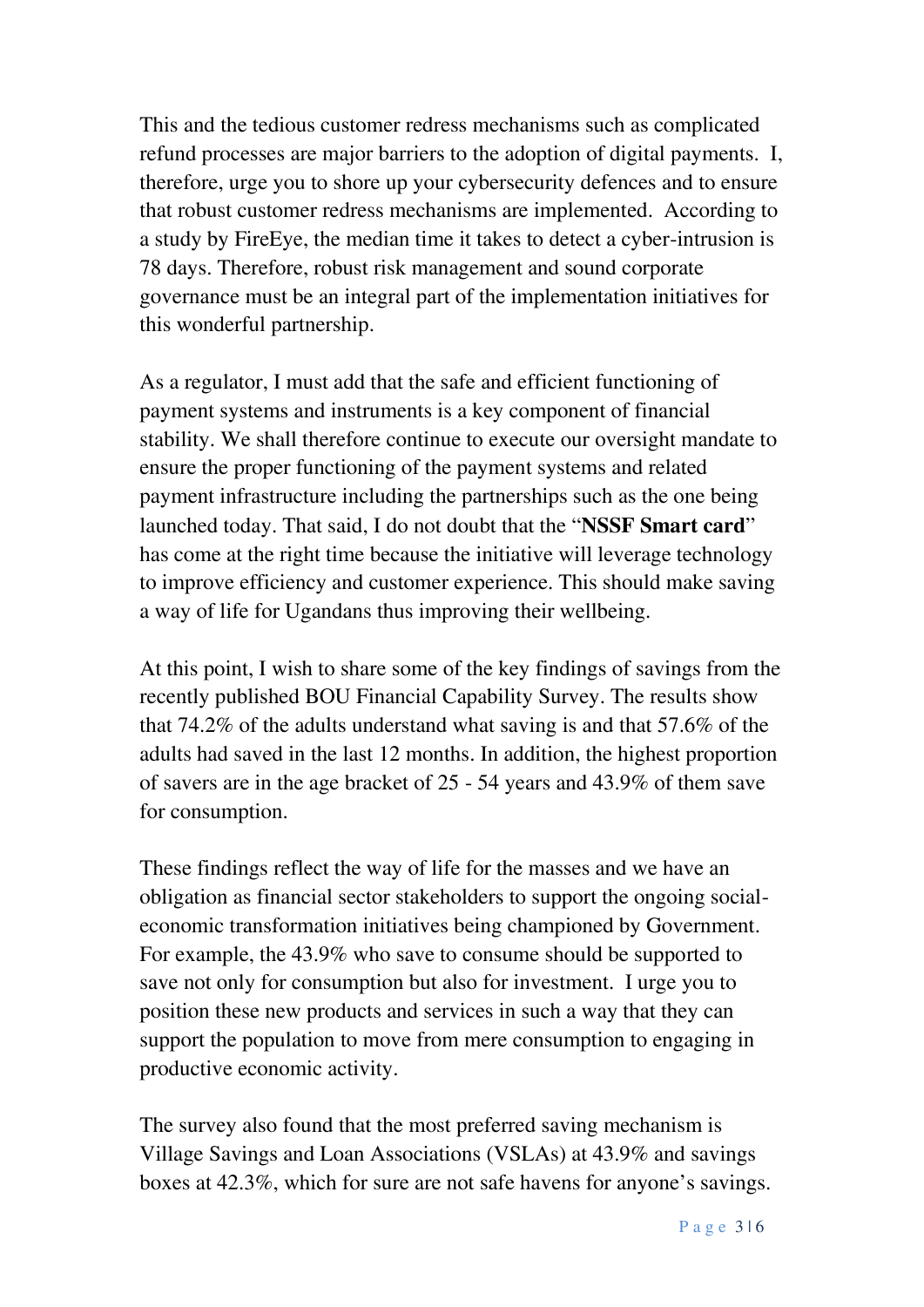Ladies and gentlemen, there is a need to channel savings to the formal financial sector and the digital platforms offer an efficient and costeffective way of savings mobilization. By reducing transaction costs, digital platforms provide access to services for an increasing customer base. This supports demand and contributes to economic growth. Remarkably, digital platforms are supporting the transition from informal to formal economy (Hunter, Johnson and Smit, 2019) including formal financial inclusion.

I believe that the "**NSSF Smart Card**" will support the ongoing initiatives to promote financial inclusion, especially for the bottom of the pyramid savers. It is also worth noting that the card will contribute to the depth of financial markets given that it facilitates integration between pensions, banking and payments. I challenge the Fund to continue innovating so as to expand the coverage of social security in line with the recent amendment of the NSSF Act.

Ladies and gentlemen, full financial inclusion and empowerment of our people will take the concerted efforts of all stakeholders and partners. Within our mandate, the BoU is pursuing several initiatives under the National Financial Inclusion Strategy, including:

- a) Amendments to the agent banking regulations to promote access to banking services at an affordable cost, especially in rural areas.
- b) Promoting infrastructure development and interoperability through the establishment of a National Switch to support affordable retail payments.
- c) Ensuring effective implementation of the National Payment Systems Act 2020 including promotion of innovations through the regulatory sandbox.
- d) Scaling up financial literacy and digital financial literacy across thecountry.
- e) Strengthening constructive collaboration with key stakeholders includingFinTechs, supervised financial institutions, Government, and development partners.